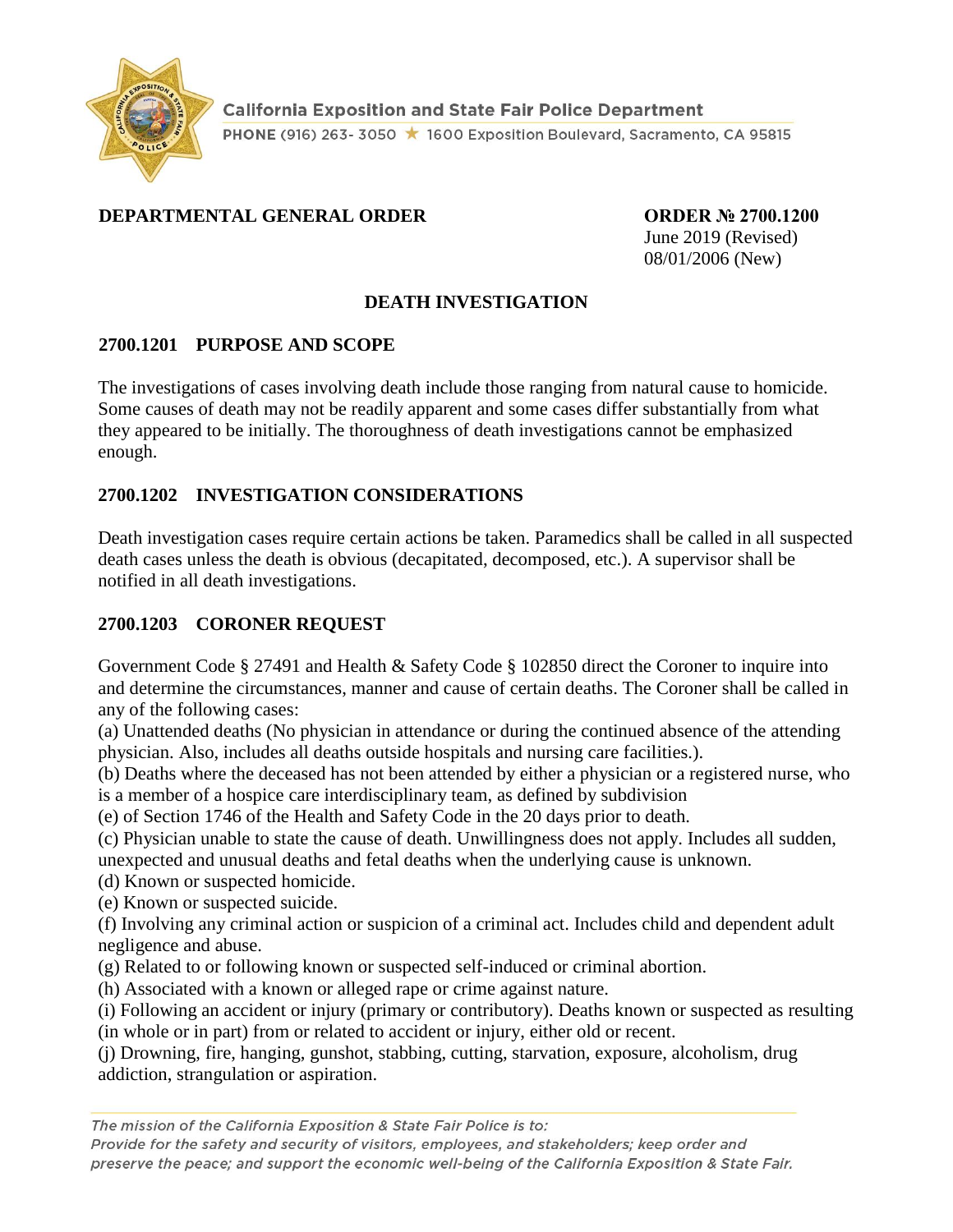California Exposition & State Fair Police Department Departmental General Order № 2700.1200, Death Investigation

(k) Accidental poisoning (food, chemical, drug, therapeutic agents).

(l) Occupational diseases or occupational hazards.

(m) Known or suspected contagious disease and constituting a public hazard.

(n) All deaths in operating rooms and all deaths where a patient has not fully recovered from an anesthetic, whether in surgery, recovery room or elsewhere.

(o) In prison or while under sentence. Includes all in-custody and police involved deaths.

(p) All deaths of unidentified persons.

(q) All deaths of state hospital patients.

(r) Suspected Sudden Infant Death Syndrome (SIDS) deaths.

(s) All deaths where the patient is comatose throughout the period of the physician's attendance.

Includes patients admitted to hospitals unresponsive and expire without regaining consciousness.

The body shall not be disturbed or moved from the position or place of death without permission of the coroner.

# **2700.1204 SEARCHING DEAD BODIES**

The Coroner or Deputy Coroner is generally the only person permitted to search a body known to be dead from any of the circumstances set forth in Government Code § 27491. The only exception is that an officer is permitted to search the body of a person killed in a traffic collision for the limited purpose of locating an anatomical donor card (Government Code § 27491.3). If such a donor card is located, the Coroner or a designee shall be promptly notified. Should exigent circumstances indicate to an officer that any search of a known dead body is warranted prior to the arrival of the Coroner or a designee; the investigating officer shall first obtain verbal consent from the Coroner or a designee (Government Code § 27491.2).

Whenever possible, a witness, preferably a relative to the deceased or a member of the household, should be requested to remain at the scene with the officer pending the arrival of the Coroner or a designee. The name and address of this person shall be included in the narrative of the death report. Whenever personal effects are removed from the body of the deceased by the Coroner or a designee, a receipt shall be obtained. This receipt shall be attached to the death report.

## **2700.1205 DEATH NOTIFICATION**

When practical, and if not handled by the Coroner's Office, notification to the next-of-kin of the deceased person shall be made, in person, by the officer assigned to the incident. If the next-of kin lives in another jurisdiction, a law enforcement official from that jurisdiction shall be requested to make the personal notification. If the relatives live outside this county, the Coroner may be requested to make the notification. The Coroner needs to know if notification has been made. Assigned detectives may need to talk to the next-of-kin.

## **2700.1206 UNIDENTIFIED DEAD BODIES**

If the identity of a dead body cannot be established after the Coroner arrives, the Coroner's office will issue a "John Doe" or "Jane Doe" number for the report.